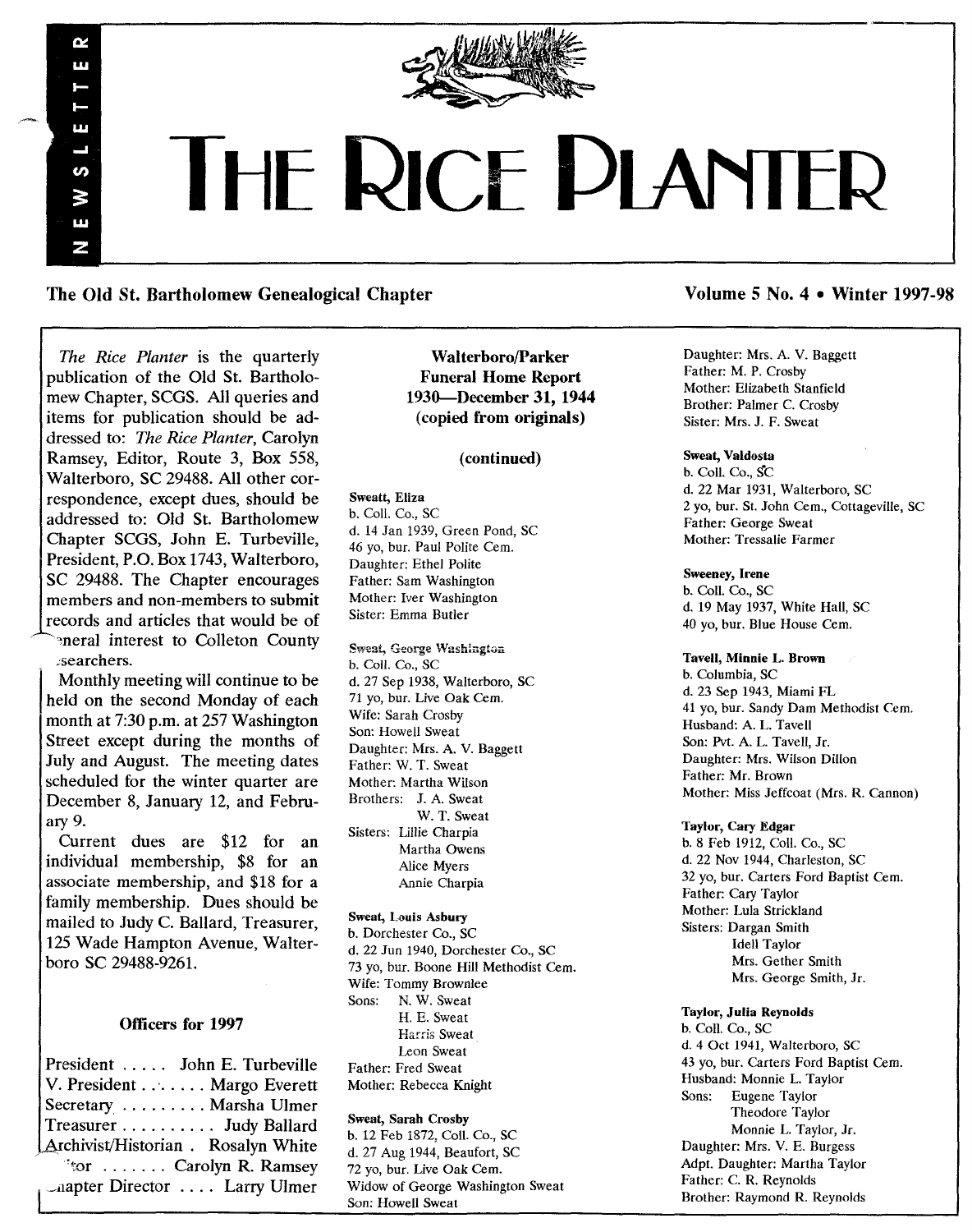# The Old St. Bartholomew Genealogical Chapter Volume 5 No. 4 • Winter 1997-98

Sisters: Mrs. H. M. Sweatt Mrs. W. S. Badger

Taylor, Monnie Lee, Sr. b. ColI. Co., SC d.5 Mar 1944, Parris Island, SC 61 yo, bur. Carters Ford Baptist Cem. Widower of Julia Reynolds Taylor Sons: Sgt. Major Eugene Taylor Sgt. Theodore S. Taylor Corp. M. L. Taylor, Jr. Daughter: Mrs V. E. Burgess Father: Richard Taylor Mother: Miss Carter Brother: Joe M. Taylor Sister: Lillie Padgett

#### Taylor, Sam

b. Boineau, SC d. 29 May 1935, White Hall, SC 40 yo, bur. Zion Cern. Wife: Christine Taylor Son: Henry Taylor Daughter: Gladys Taylor

## Taylor, Wade

b. ColI. Co., SC d. 12 Jan 1936, Walterboro, SC 45 yo, bur. Live Oak Cem. Wife: Liza Jimmison Father: Liag Taylor Mother: Etta Hiott

# Tennille, Bessie Emanuel Perry

b. SC d. 18 Aug 1940, Walterboro, SC 55 yo Father: P. B. Emanuel Mother: Elizabeth Walker Son: Stokes Perry Daughter: Maxine Parnelle Sister: Mrs. R. H. Witherspoon

Terry, Loice M. d. 21 Apr 1943, Ashepoo, SC bur. Hamlet, NC

# Thomas, Anna Pounds

b. Danville, IN d. 29 Mar 1938, Walterboro, SC 69 yo, bur. South Cern., Danville, IN Husband: Erasmus W. Thomas Father: Price Pounds Mother: Susan Todd Brothers: L. P. Pounds Scott Pounds Tom Pounds Julian Pounds James Pounds

Thomas, Baby Girl b. 25 Mar 1931, Coli. Co., SC d. 25 Mar 1931, ColI. Co., SC 4 ho, bur. Gooding Cern., Hampton Co., SC Father: C. D. Thomas Mother: Florrie Richardson

Thomas, Charles Vincent b. Hampton Co., SC d. 7 Dec 1936, Varnville, SC 64 yo, bur. Varnville Cern., Hampton Co., SC Widower of Sarah Corbett & Orrie Anna Keeleher Sons: Norris M. Thomas C. Lister Thomas Daughters: Mrs. H. McL. Polk Mrs. K. M. Evans Father: Thomas Thomas Mother: Mary Rebecca Gibson Brothers: Ben W. Thomas J. F. Thomas Sisters: Mrs. P. E. Terry Mrs. W. D. Weathersby Mrs. W. E. Carter Mrs. H. G. Oglesby

# Thomas, Cornelia

b. ColI. Co., SC d. 9 Jul 1932, ColI. Co., SC 17 yo, bur. Smoaks, SC Father: George D. Thomas Mother: Ada Carter Brothers: Fred Thomas George Thomas Earl Thomas Samuel Thomas Sisters: Mrs. R. O. Porter Beatrice Nickles Alice Thomas Blondell Elbert

# Thomas, Gamewell

b. 1 May 1922, Bethea, SC d. 3 Jun 1940, Ashepoo River, SC 17 yo, bur. Bethea Baptist Cem. Father: Levi Thomas Mother: Emma Comfee Brothers: Julius Thomas Levi Thomas, Jr. John Thomas Oifton Thomas Olie Thomas James Thomas Sister: Mrs. Hallie Oteen

# Thomas, Herbert w.

b. Hampton Co., SC d. 5 Nov 1938, Coli. Co., SC 35 yo, bur. Sandy Run Baptist Cem. Wife: Rachel Pye Daughter: Henrietta Thomas Father: J. Ervin Thomas Mother: Ella Tuten Brother: Jim Thomas Half brothers: Horace Clifton

Norris Clifton Sisters: Mrs. Bennie Gooding Mrs. Causey Belzer Half sisters: Mrs. Laurence James  $\mathbb{R}$ . Mrs. Harold Stanley

~\ 'Thomas, James Ernest b. Hampton Co., SC d. 23 Feb 1939, Ruffin, SC 44 yo, bur. Bethel Methodist Cem. Wife: Lucy Taylor<br>Sons: Holland T Holland Thomas Harold Thomas James Thomas Daughters: Sophie Thomas Evelyn Thomas Jeanette Thomas Grace Thomas Father: Jim Thomas Mother: Della Bryan Brothers: Osborne Thomas Redmond Thomas Sister: Mrs. Jim Priester

#### Thomas, John Hamilton

b. Savannah, GA d. 28 Sep 1936, Walterboro, SC 21 yo, bur. Live Oak Cern. Father: J. H. Thomas Mother: Jessie Blocker Brother: Horace Thomas

## Thomas, Joseph Madison

b. Hampton Co., SC d. 31 Jan 1943, Walterboro, SC 54 yo, bur. Bridge Cern. Wife: Adria Bridge Son: Joseph Preston Thomas Father: Joe Thomas Brothers: Eddie Thomas Henry Thomas Sisters: Mrs. O. N. Wallace Mrs. T. F. Mole Mrs. Willie Mixson Mrs. Wilken Roshier

## Thomas, Laura

b. 16 Jan 1870, Dorchester Co., SC d. 22 Oct 1930, ColI. Co., SC 60 yo, bur. Live Oak Cern. Father: Richard Thomas Mother: Anne Jennings

# Thomas, Paul William

b. 1 Ju11841, Coil. Co., SC d. 14 Aug 1936, Coil. Co., SC 95 yo, bur. Green Pond Methodist Cem. Widower of Rebecca Ann Hiers Sons: J. W. Thomas C. A. Thomas P. W. Thomas, Jr. E. D. Thomas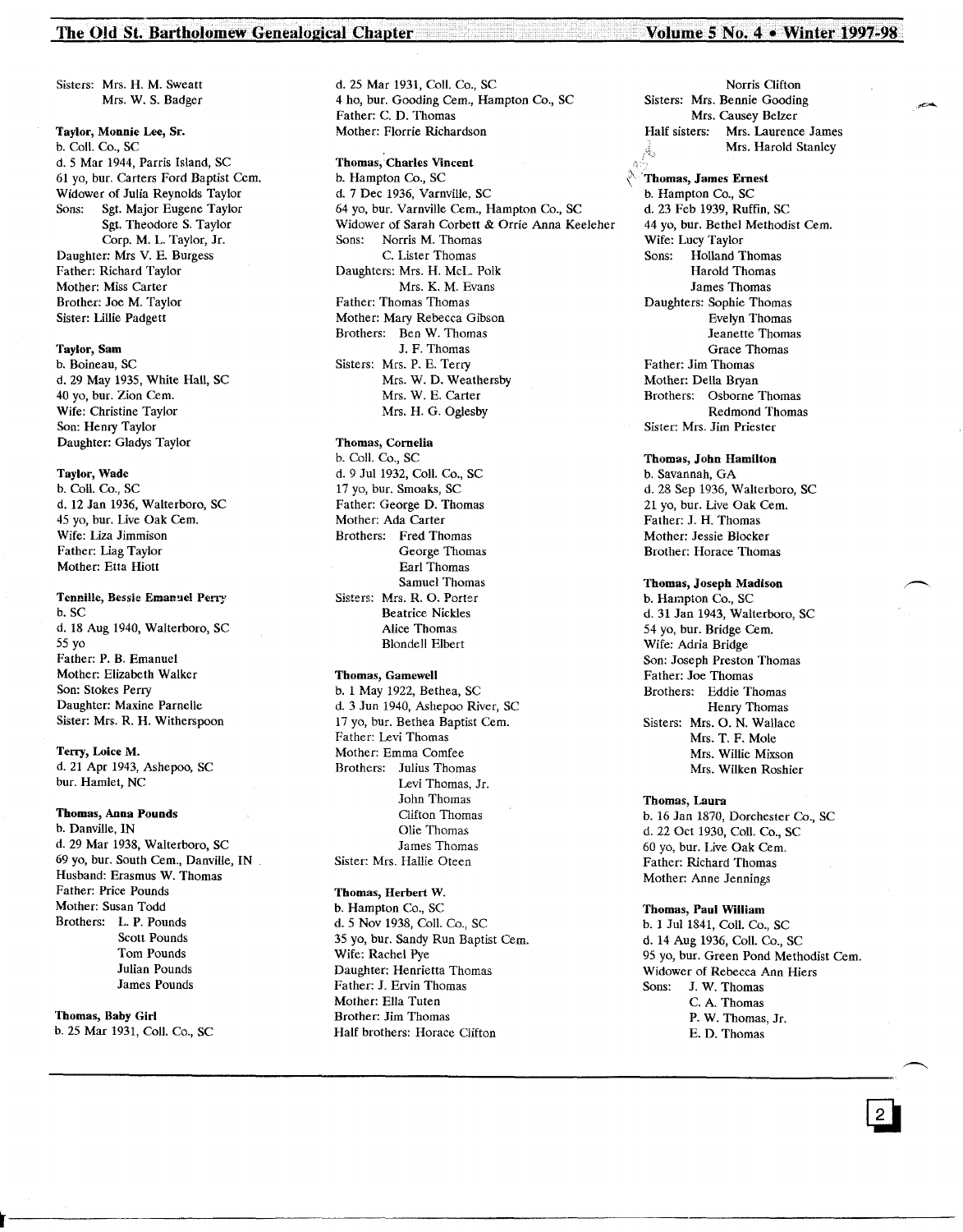# The Old St. Bartholomew Genealogical Chapter

M. L. Thomas Daughters: Mrs. J. G. Adams Mrs. A. W. Kinard Mrs. M. W. Kinard Kate Thomas Mrs. J. H. Murray Father: Paul W. Thomas

--,

# Thompson, Alice Rebecca Nobles

b. Coil. Co., SC d. 26 Apr 1934, Coli. Co., SC 67 yo, bur. Pine Grove Cern. Husband: Hammond Brooks Thompson Frank Thompson J. Gary Thompson Adopted daughter: Mrs. Andrew Nettles Father: Elliott Nobles Half brothers: Abe Nobles Willie Nobles

## Thompson, Charles Washington

b. Coli. Co., SC d. 24 Mar 1940, Walterboro, SC 55 yo, bur. Peniel Methodist Cern. Wife: Florrie Crosby Sons: James Eddie Thompson Payton Thompson McRay Thompson Harold Thompson Daugher: Alma Thompson Father: James W. Thompson Mother: Mattie Ramsey Brother: Joseph Carl Thompson Sister: Mrs. H. W. Nettles

# Thompson, Emma

b. Coli. Co., SC d. 14 Oct 1934, Ashepoo, SC bur. Cypress Cem. widow

## Thompson, Frank, Jr.

b. Coli. Co., SC d. 31 Jan 1936, Coli. Co., SC 18 yo, bur. Pine Grove Baptist Cem. Father: Frank Thompson, Sr. Mother: Margaret Nettles Brothers: Gether Thompson H. B. Thompson Leland Thompson Hal Thompson Sisters: Alice Thompson Maud Thompson Trudy Thompson Ruth Thompson

# Thompson, Hammond Brooks

b. Coil. Co., SC d. 11 Jan 1936, Coli. Co., SC 78 yo, bur. Pine Grove Baptist Cem. Widower of Alice Nobles 30ns: Frank Thompson

J. Gary Thompson Daughter: Mrs. Andrew Nettles Father: Sebin Thompson Mother: Sallie Branch Brother: D. A. Thompson

Thompson, Joe b. CoIl. Co., SC d. 6 Nov 1940, Walterboro, SC 78 yo, bur. Stokes Cern., Hendersonville, SC Single Father: Joseph Anderson Thompson Sister: Annie Thompson

# Thompson, Joseph Carl

b. CoIl. Co., SC d. 20 Apr 1943, Coli. Co., SC 52 yo, bur. Live Oak Cern. Wife: Ruth O'Quinn Sons: Clyde E. Thompson Joseph H. Thompson Charles Herman Thompson Daughter: Mildred Thompson Father: James W. Thompson Mother: Mattie Ramsey Sister: Mrs. H. W. Nettles

# Thompson, Mary Ellen O'Quinn

b. Walterboro, SC d. 26 Nov 1941, Walterboro, SC 21 yo, bur. Live Oak Cern. Separated from Joseph Hughes Thompson Son: Joseph Hughes Thompson, Jr. Father: H. A. O'Quinn Mother: Lottie Pye Brothers: Henry O'Quinn Dan O'Quinn Homer O'Quinn Sisters: Ella O'Quinn Gladys O'Quinn Milli O'Quinn

# Thompson, James W.

b. Barnwell Co., SC d. 7 Aug 1932, Coil. Co., SC 73 yo, bur. Peniel Methodist Cem. Widower of Mattie Ramsey<br>Sons: Charles Washington Charles Washington Thompson Joseph Carl Thompson Daughter: Mrs. H. W. Nettles Father: M. S. Thompson Mother: Sallie Branch

# Tison, Harold H. b. Tarboro, SC d. 10 Oct 1930, Call. Co., SC 42 yo, bur. Grahamville, SC Wife: Catheel Tison Children: 6 small Father: J. A. Tison Mother: Leila Fripp Brothers: W. R. Tison

# Volume *5* No.4. Winter 1997·98

J. C. Tison T. F. Tison

# Towles, Fred Thomas

b. Charleston, SC d. 3 Nov 1938, Walterboro, SC 57 yo, bur. Dairy Hill Cem., Meggets, SC Wife: Celia Besselieu<br>Sons: Fred Towles. Fred Towles, Jr. Herbert Towles Julian Towles Daughter: Mrs. James Bourne Father: Dan Towles Brothers: L. C. Towles Francis Towles H. F. Towles Sisters: Mrs. W. W. Martin Mrs. W. B. Searson

## Towles, Julia Besselieu

b. Coli. Co., SC d. 29 Sep 1939, Walterboro, SC 60 yo, bur. Live Oak Cern. Husband: H. F. Towles Son: Leon Towles Daughter: Gladys Childress Father: John H. Besselieu Mother: Agnes Laricy Brother: G. A. Besselieu Sisters: Mrs. Fred Towles Mrs. Leon Laricy

# Townsend, Columbua Hammond

b. Edgefield Co., SC d. 21 Dec 1939, Coli. Co., SC 69 yo, bur. Live Oak Cern. Wife: Ella Davis Sons: James H. Townsend Percy W. Townsend Daughter: Frances Marian Townsend Father: Francis Asbury Townsend Mother: Miss Coooper Brother: R. W. Townsend

#### Tracy, Miriah

b. Coli. Co., SC d. 30 Nov 1939, Cottageville, SC bur. Macedonia Cern.

# Tucker, Gretha Ray

b. 1918, Lees, SC d. 8 May 1941, Walterboro, SC 23 yo, bur. Mt. Zion Cern., Lees, SC Husband: Sinclair Tucker Father: Lucius Ray Mother: Carrie Milligan

Tucker, Laura Henrietta Smoak b. Coli. Co., SC d. 14 Nov 1932, Coli. Co., SC 81 yo, bur. Larisey Cem. Widow of Robert Tucker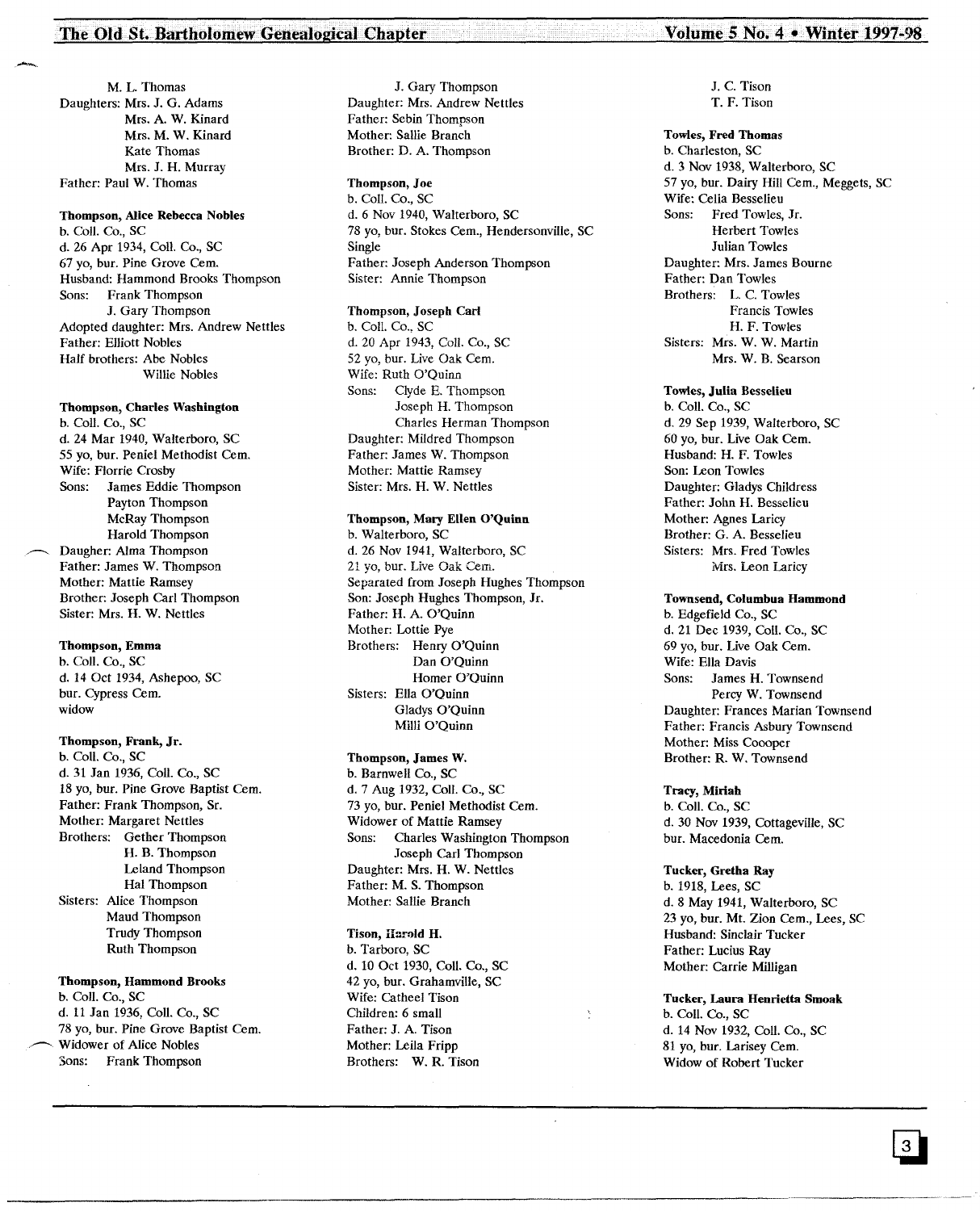# The Old St. Bartholomew Genealogical Chapter. ..·VolumeS No.4 • Winterl997~98'

Son: S. B. Tucker Stepson: J. A. Tucker Daughter: Ida M. Hoats Father: Andrew Smoak Mother: Caroline Hyrne Sister: Miss Esther Smoak

# Tucker, Maggie Moultrie

b. Coli. Co., SC d. 21 May 1936, Walterboro, SC 44 yo, bur. Live Oak Cem. Widow Father: Clemen Moultrie

# Tumbleston, Emma Grooms

b. Dorchester Co., SC d. 31 Dec 1939, Summerville, SC 56 yo, bur. Boone Hill Methodist Cern. Husband: Henry E. Tumbleston Sons: Walter Tumbleston Harry Tumbleston Fred Tumbleston Jesse Tumbleston Henry Tumbleston, Jr. Robbie Tumbleston Daughter: Mrs. D. Lambert Father: Jim Grooms Brothers: T. G. Grooms Louis Grooms Sisters: Mrs. B. Rughit Annie Grooms

# Tumbleston, Ruby Beatrice Martin

b. Orangeburg Co., SC d. 18 Sep 1939, Summerville, SC 32 yo, bur. Boone Hill Methodist Cern. Husband: W. E. Tumbleston Son: Walter Tumbleston Daughters: Ruby Camilla Tumbleston En(?) Lee Tumbleston Father: Laurence Martin Brothers: Allen Martin Mervin Martin George Martin Ernest Martin Sister: Maurie Bishop

# Turner, Nella May Harvey

b. 10 Mar 1919, Early Branch, SC d. 31 Mar 1940, Early Branch, SC 21 yo, bur. Mt. Olive Methodist Cem. Husband: W. Floyd Turner Father: Rufus Harvey Mother: Emily Adams Brother: Manly Harvey Half brother: Wilson Harvey Sister: Mattie May Harvey Half sister: Mrs. Mose Casin

# Tuten, James Alexander b. Coli. Co., SC d. 17 Mar 1939, Charleston, SC

61 yo, bur. Bedons Baptist Cern. Wife: Mary Sauls Sons: Angus Tuten Boyd Tuten Daughters: Effie Kiser , Mrs. Harry Kennerty Mrs. Tony Corbett Corrie Mae Tuten Father: Thomas W. Tuten Mother: Luanna Padgett Brothers: J. M. Tuten H. M. Tuten Half brothers: E. E. Driggers D. Driggers Sister: Mrs. O. S. Hill Half sisters: Mrs. G. W. Fennell Mrs. C. H. Platt

# Tyler, Baby Boy

b. 24 Jun 1931, Walterboro, SC d. 24 Jun 1931, Walterboro, SC stillborn, bur. Hebron Cem, Livingston, SC Father: Malcolm Cecil Tyler Mother: Lucy Livingston

## Ulmer, Enoch George

b. Coil. Co., SC d. 14 Nov 1936, Walterboro, SC 58 yo, bur. Adner Methodist Cem. Wife: Irene Godley Ulmer Sons: Harry Ulmer Frank Ulmer Mack Ulmer A. J. Ulmer Daughter: Miriam Ulmer Father: Enoch Henry Ulmer Mother: Amanda Crosby Brothers: B. G. Ulmer Ben G. Ulmer Sisters: Mrs. John Ulmer Mrs. Addicus Hudson Mrs. Buyck Crosby Mrs. T; E. Benton Thelma Ulmer

# Ulmer, Henry Wightman

b. 19 Dec 1882, CoIl. Co., SC d. 8 Aug 1942, CoIl. Co., SC 60 yo, bur. Bethel Methodist Cern. Wife: Eliza Crosby Ulmer Son: L. P. Ulmer Father: Claudius Justus Ulmer Mother: Miss Breland Brother: W. P. Ulmer Sister: Mrs. Archie Kinard

## Ulmer, Macrena Benton

b. CoIl. Co., SC d. 30 Apr 1943, Walterboro, SC 60 yo, bur. Pine Grove Baptist Cern. Widow of T. R. Ulmer Stepson: Thomas Lee Ulmer

# Stepdaughter: Mrs. Chalmers Preacher Father: Tullious Benton Mother: Harriett Priester Brother: T. E. Benton Sisters: Mrs. Frances D. Varn Mrs. A. D. Givens Mrs. E. R. Stanley

# Ulmer, Mataline b. CoIl. Co., SC d. 12 Apr 1936, Walterboro, SC 25 yo, bur. Pieres Cern. Husband: Cleveland Ulmer Father: Cain Jenkins Mother: Lizzie Givehanis

Ulmer, Mattie Elizabeth Carter b. CoIl. Co., SC d. 10 Aug 1942, Charleston, SC 49 yo, bur. Bethel Methodist Cem. Husband: B. G. Ulmer Son: Kenneth B. Ulmer Daughters: Mrs. Robbie Breland Mrs. Kerensky Benton Mrs. A. P. Carter Betty Jean Ulmer Father: Richard Carter Mother: Martha Jane Crosby Brothers: R. H. Carter J. R. Carter P. D. Carter E. H. Carter Sisters: Mrs. S. J. Ulmer Mrs. A. L. Smoak

# Ulmer, Thomas Raysor b. Coli. Co., SC

d. 27 May 1936, CoIl. Co., SC 67 yo, bur. Pine Grove Baptist Cern. Wife: Lottie Macrena Benton Ulmer Son: Thomas R. Ulmer, Jr. Daughter: Clarice Ulmer Father: C. W. Ulmer Mother: Ellen Crosby Brothers: S. J. Ulmer H. P. Ulmer B. L. Ulmer Sisters: Mrs. H. W. Breland Mrs. W. P. Dubois

#### Ulrich, Frederick Alexander

b. 22 Dec 1860, Hanover, Germany d. 2 Oct 1933, Savannah, GA 72 yo, bur. Risher Cem. Wife: Carrie Ulrich Daughter: Mrs. E. C. Williams

# Valentine, Annie Youmans Risher

b. Hampton Co., SC d. 8 Dec 1939, CoIl. Co., SC 78 yo, bur. Pleasant Grove Baptist Cem. Husband: Adolph Valentine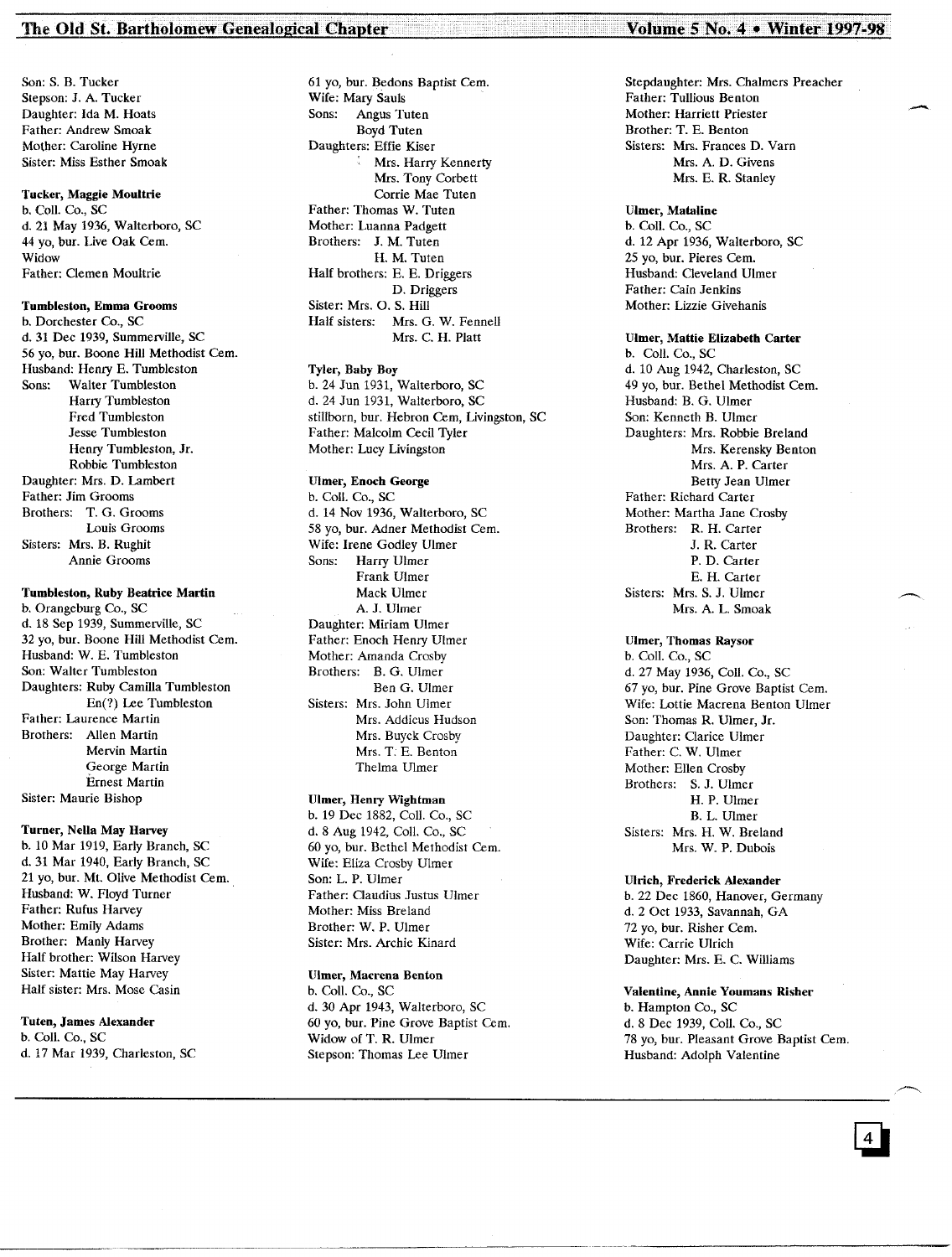# The Old St. Bartholomew Genealogical Chapter Volume S No. 4 • Winter 1997-98

Son: Silas W. Risher Daughter: Mrs. Alice Bryant Father: W. W. Youmans Mother: Alice Youmans Brothers: Mallie Youmans Julian Youmans Marion Youmans Sammy Youmans Sister: Mrs. Lillian Tolson

. Valentine, Henry Taylor

b.5 Sep 1913, Coil. Co., SC d. 5 Jan 1935, Walterboro, SC 21 vo, bur. Grace Advent Christian Cem. Father: Isham Valentine Mother: Rebecca Carter Brothers: James Valentine Ray Valentine Sisters: Lilly Mae Valentine Mollie Valentine Mrs. Janie Herndon

# Valentine, Isham

b. 4 Jun 1882, Coli. Co., SC d. 23 Jun 1940, Walterboro, SC 58 yo, bur. Grace Advent Christian Cem. Wife: Rebecca Carter Sons: James Valentine Ray Valentine Daughters: Mrs. W. C. Fender Mrs. Blease Craven Mrs Levi Ryan Father: Taylor Valentine Mother: Molly Benton Brothers: Willie Valentine Luther Valentine Adolphun Valentine Sisters: Mrs. F. P. Hiers Mrs. Vaughn Prine Mrs. N. B. Jones

Vandiver, Sanford Watson b. 1 Apr 1930, Anderson, SC d. 3 Apr 1938, Walterboro, SC 38 yo, bur. Anderson Baptist Cern., SC Father: E. P. Vandiver Mother: Sudie Watson Brother: Edward Pinckney Vandiver Sister: Evelyn Vandiver

Varn, Berry L.  $\oint \mathcal{A}$ b. Coil. Co., SC d. 30 Oct 1932, ColI. Co., SC 69 yo, bur. Peniel Baptist Cem. Wife: Fannie Benton Daughters:'Mrs. J. W. Stone Mrs. Jack Dent 1 other sister, not named Father: Daniel D. Varn Mother: Mary Ann Walker Brothers: A. A. Varn Joseph Aldridge Varn

P. M. Varn Sisters: Rebecca Breland Lillie E. Crosby

Varn, Emily Ursula Ulmer $|\mathcal{U}^{\uparrow}|$ b. 9 Jun 1871, Coli. Co., SC d. 21 Aug 1938, Coil. Co., SC 66 yo, bur. Bethel Methodist Cem. Husband: J. D. Varn  $\mathcal{H}$ Son: Henry C. varn  $\mathcal{L}'$ Daughters: Mrs. J. C. Hiott Mrs. Ben Hiott  $\mathbb{X}^{\{1\}^L}$ Mrs. Edris Prine  $2\sqrt{5}$ Inez Varn  $\{y_i\}\$ r Father: Cape Ulmer Mother: Emily Hudson Brothers: Milton Ulmer Hudson Ulmer John Ulmer Jim Ulmer Sister: Mrs. Francis Young

Varn, Joseph Aldridge  $\{\sqrt{5}\}$ b. Coli. Co., SC d. 29 Jan 1935, ColI. Co., SC 69 yo, bur. Peniel Baptist Cem. Wife: Fannie Benton Varn 'Father: Daniel D. Varn Mother: Mary Ann Walker Brothers: A. A. Varn P. M. Varn Sisters: Lillie E. Crosby Mrs. M. W. Breland

Varn, Leon, Jr. b. ColI. Co., SC d. 9 Jill 1932, Coli. Co., SC 4 yo, bur. Camel Cern. Father: Leon Varn Mother: Eva Mitchell

Varn, Mary E. Zellers b. Coll. Co., SC<br>d. 21 Jul 1936, Coll. Co., SC  $d.$  21 Jul 1930, Coli. Co., SC,<br>Widow  $H \in \partial \mathcal{P}$   $\forall$  / A  $\mathcal{C}$ 86 yo, bur. Peniel Methodist Cem.<br>Sons: W. B. Varn  $\frac{253}{10}$ W. B. Varn  $\frac{85361}{196}$ <br>Kirkland Varn 9 1966 Kirkland Varn  $\frac{q}{q}$  ,  $\frac{q}{q}$  ,  $\frac{q}{q}$  ,  $\frac{q}{q}$  ,  $\frac{q}{q}$ Johnnie Varn  $q \rightarrow \qquad q \rightarrow \qquad q$  $D$ aughters: Mrs. Jonas  $O$  Quinn  $q \sqrt{q} \geqslant 4$ Mrs. J. W. Blocker 1 die 1 die 1 die 1 die 1 die 1 die 1 die 1 die 1 die 1 die 1 die 1 die 1 die 1 die 1 die 1 d<br>Mrs. B. W. Bowers 1 die 1 die 1 die 1 die 1 die 1 die 1 die 1 die 1 die 1 die 1 die 1 die 1 die 1 die 1 die Father: William Zellers Mother: Rebecca Avant Brother: A. J. Zellers

#### Varnadoe, Charles H.

b. Coli. Co., SC d. 9 May 1940, NC Wife: Mary Lane Varnadoe 21 yo, bur. Peniel Methodist Cem. Father: J. Rufus Varnadoe

Mother: Annie Fletcher Brothers: J. R. Varnadoe, Jr. Paul W. Varnadoe Thomas M. Varnadoe

#### Varnadoe, Elliott Burdette

b. 6 Sep 1897, Coli. Co., SC d. 13 Apr 1943, ColI. Co., SC 47 yo, bur. Live Oak Cem. Single Father: Ervin Varnadoe Brother: Marly Varnadoe Half brother: Francis Varnadoe Sister: Goldie Varnadoe Vandiver

#### Varnadoe, Mrs. Eugene

b. Coli. Co., SC d. 21 Apr 1934, Coll. Co., SC 41 yo, bur. ? Husband: Eugene Varnadoe Daughter: Lelia Francine Father: Joe Graves Mother: Susan Hamilton Varnadoe Brothers: Joe Graves Claude Graves Sisters: Mrs. Charles Stanley Mrs. F. W. Fraser Lilly Graves Rose Graves

# Varnadoe, Hazel

b. Coli. Co., SC d. 2 May 1932, Coll. Co., SC 19 yo, bur. Peniel Methodist Cern. Husband: Ernest Varnadoe Child: infant Father: J. Rufus Varnadoe Mother: Annie Fletcher Brothers: James Varnadoe Paul W. Varnadoe Charles H. Varnadoe Thomas M. Varnadoe

# Varnadoe, James Sobisci

b. 31 Dec 1872, ColI. Co., SC d. 23 Jan 1940, Coli. Co., SC 67 yo, bur. Peniel Methodist Cem. Single Father: Henry Varnadoe Mother: Julia E. Benton Brothers: Lonnie Varnadoe W. H. Varnadoe Eugene S. Varnadoe Sisters: Mrs. A. C. Crosby Mrs. Lillian Helms

## Varnadoe, James Ervin

b. 16 Jun 1846, Coli. Co., SC d. 7 Jan 1930, Walterboro, SC 84 yo, bur. Live Oak Cem. Sons: Miles A. Varnadoe C. H. Varnadoe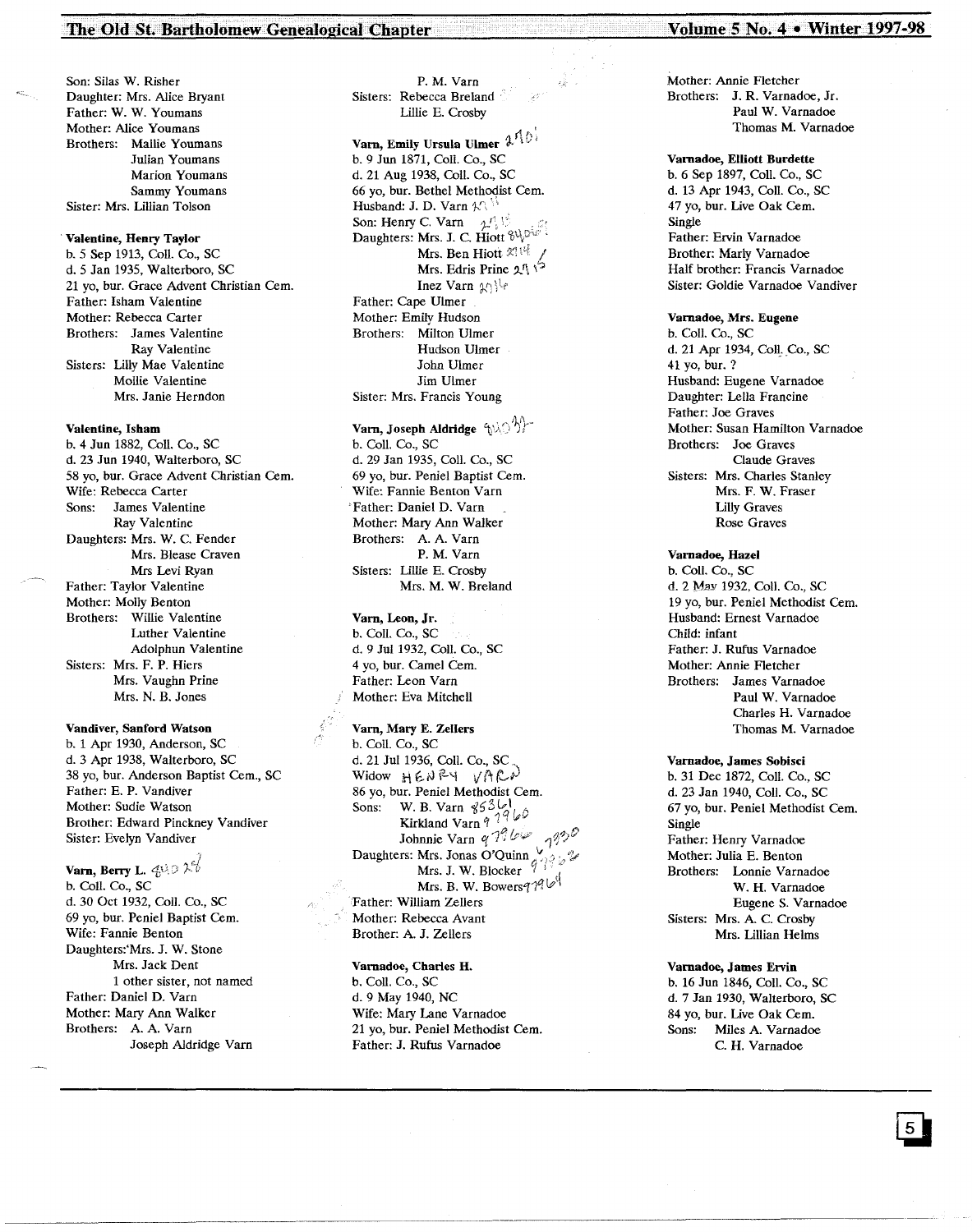# The Old St. Bartholomew Genealogical Chapter Volume 5 No. 4 • Winter 1997-98

E. M. Barnadoe E. B. Varnadoe Daughters: Mrs. J. E. Grayson Mrs. C. H. Dubois Mrs. J. J. Parris Mrs. V. V. Vandiver Father: James M. Varnadoe

# Varnadoe, Jane Elizabeth Martin

b. Coli. Co., SC . d. 29 Apr 1932, ColI. Co., SC 79 yo, bur. Peniel Methodist Cern. Husband: J. M. Varnadoe Daughter: Mrs. P. L. Martin Father: W. M. Martin Mother: Liza Carson

#### Varnadoe, Jessie

b. 2 Sep 1890, CoIl. Co., SC d. 11 Sep 1930, ColI. Co., SC 39 yo, bur. Peniel Methodist Cern. Single Father: Wesley Varnadoe Mother: Minnie Grays Brothers: H. W. Varnadoe D. H. Varnadoe J. R. Varnadoe M. A. Varnadoe V. B. Varnadoe Sisters: Annie Risher Qara Warren Luna DeWitt

# Varnadoe, Julia Eugenia

b. Hendersonville, SC d. 17 May 1932, Hendersonville, SC 7 mo, bur. Peniel Baptist Cem. Father: E. S. Varnadoe Mother: Hattie Graves

# Varnadoe, Julia E. Benton

b. ColI. Co., SC d. 21 Apr 1931, ColI. Co., SC 81 yo, bur. Peniel Baptist Cem. Widow of Henry Varnadoe Father: Jim Benton Mother: Caroline Benton

#### Varnadoe, Marla G. Smoak

b. Coli. Co., SC d. 10 Nov 1930, Walterboro, SC 67 yo, bur. Live Oak Cern. Husband: James E. Varnadoe Father: Andrew Smoak Mother: Caroline Hyrne

### Vines, Infant

b. 5 Jul 1944, Walterboro, SC d. 5 Jul 1944, Walterboro, SC 1 do, bur. Live Oak Cern. Father: Leonard S. Vines Mother: Marjory Carter

#### VonLehe, Mary Annie Peterman

b. 1 Feb 1864, Hampton Co., SC d. 8 Apr 1937, Walterboro, SC 73 vo. bur. Live Oak Cem. Husband: J. D. VonLehe Sons: D. P. VonLehe E. F. VonLehe J. A. VonLehe Daughters: Harriett VonLehe Annie VonLehe Mrs. L. L. Erwin Mrs. W. C. Wolfe Father: Henry Peterman Mother: Harriett Smith Brother: E. A. Terry

# VonLehe, Helen Wilhelmina

b. 13 Dec 1988, Coli. Co., SC d. 19 Feb 1937, Walterboro, SC 48 yo, bur. Live Oak Cern. Single Father: J. D. VonLehe Mother: Mary Annie Peterman Brothers: D. P. VonLehe E. F. VonLehe J. A. VonLehe Sisters: Harriett VonLehe Annie VonLehe Mrs. W. C. Wolf Mrs. L. L. Erwin

### Walden, Dixie Lee

b. 11 Jun 1941, Cottageville, SC d. 22 Jun 1941, Cottageville, SC 11 do, bur. Cottageville Cern. Father: Joe Walden Mother: Mary Blanche Willis

## Walker, Brooks

b. 1881, Coli. Co., SC d. Jan 1941, ColI. Co., SC 60 yo, bur. Little Swamp Cern. Single

# Walker, Emma Catherine Strickland

b. 9 Sep 1981, CoIl. Co., SC d. 19 Oct 1932, Walterboro, SC 51 yo, bur. Carters Ford Baptist Cern. Widow of J. W. Walker Father: Jim Strickland Mother: Catherine Padgett Brother: W. A. Strickland

# Walker, Hattie

b. White Hall, SC d. 21 Nov 1941, White Hall, SC 81 yo, bur. Black Creek Baptist Cem. Single Father: Edwin Walker Mother: Rebecca Benton Brothers: D. L. Walker C. A. Walker

# Sister: Edessa Jones

#### Walker, Isaac

b. Coli. Co., SC d. 25 Oct 1941, Green Pond, SC Bur. Paul Polite Cern. Widower of Hally Walker Father: Wilson Walker Mother: Hagey?

#### Walker, Joseph W.

b. 9 Jun 1848, Coli. Co., SC d.25 May 1932, Coli. Co., SC 83 yo, bur. Carters Ford Baptist Cem. Wife: Emara E. Walker Father: Isarn D. Walker Mother: Sarah E. Saunders Sister: Mrs. Augusta Hiott

#### Walker, Mary Sarah Glover

b. 7 Apr 1858, Coli. Co., SC d. 26 Jan 1940, Walterboro, SC 81 yo, bur. Live Oak Cem. Widow Father: Henry Charles Glover Mother: Emaline E. Lemacks Sister: Mrs. Archie Campbell

#### Walker, Sylvia

b. 14 Jul 1940, Laurens, SC d. 24 Feb 1941, Laurens, SC 7 rno, bur. Live Oak Cern. Father: Frank Walker Mother: Effie Fralick Brother: Furman Walker Sisters: Mary Frances Walker Rosalie Walker

# Wallace, Fannie Dowd

b. New Britain, CT d. 15 May 1942, Walterboro, SC 63 yo, bur. Silver Lake Cem., Athol, MA Widow of Murt S. Wallace Son: Todd Bryan Wallace Father: Edward W. Dowd Mother: Harriett Butler Brother: Dr. H. I. Dowd Sister: Mrs. D. C. Norton

# Walling, Donnie Mae Fisk

b. 15 Jun 1907, Coli. Co., SC d. 7 Nov 1943, Ruffin, SC 36 yo, bur. Black Creek Baptist Cem. Husband: T. E. Walling Sons: Thomas Walling Willie Ethridge Walling Joel James Walling Daughters: Letha Mae Walling Dorothy Mae Walling Father: Berry Fisk Mother: McCary Lemacks Brother: Harry Fisk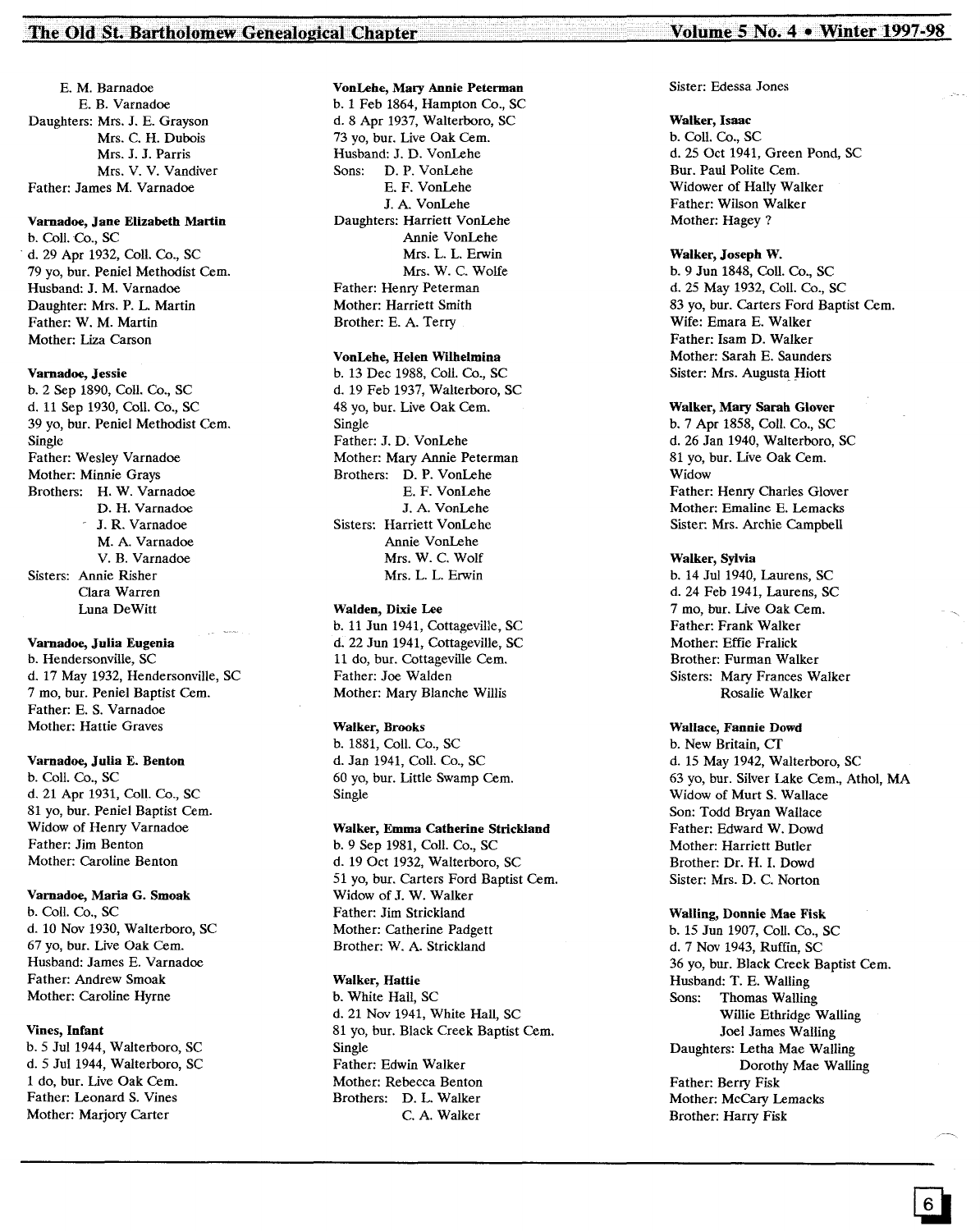# The Old St. Bartholomew Genealogical Chapter Volume S No. 4 • Winter 1997-98

Sister: Mrs. Oliver Lemacks

-Walling, Willie William

I. 10 Mar 1875, Coli. Co., sc d. 13 Mar 1935, Walterboro, SC 60 yo, bur. Black Creek Baptist Cern. Wife: Malinda Walling<br>Sons: Edison Walling Edison Walling George Walling Father: James W. Walling Mother: Malinda Lemacks Brothers: Benjamin Walling Curtis Walling Sonny Walling Sisteres: Mrs. Georgie Dewitt Mrs. Maggie Dewitt

# Walp, Edith

b. Westmoreland Co., PA d. 16 Feb 1938, Walterboro, SC 68 yo, bur. Pittsburg, PA Single Father: David Walp Mother: Nancy Mcannelley Sister: Mary W. Havey

# Walsh, Rev. Thomas Tracy

b. Charleston, SC d. 8 Jan 1937, Walterboro, SC 70 yo, bur. Live Oak Cern. Wife: Mamie Pressley Fishburne<br>Sons: Rev. Tracy F. Walsh Rev. Tracy F. Walsh Dr. J. N. Walsh Dr. M. Kershaw Walsh Jaughters: Pressley Fishburne Walsh Charlotte Walsh Father: Joseph Travis Walsh Mother: Mary Frances Congdon Sisters: Frances Walsh Jenny Miller Mrs. Coila S. Wood

# Walter, Gretchen Carabelle

b. 1911, Coli. Co., SC d. 18 Sep 1937, Walterboro, SC 27 yo, bur. Live Oak Cern. Father: Paul Walter Mother: Ola Langdale Brothers: Adolph Walters Eberhardt Walters Herman Walters

# Walters, Baby Boy

b. 30 Mar 1934, ColI. Co., SC d. 30 Mar 1934, ColI. Co., SC 1 do, bur. Williams Cem. Father: John Robeert Walters Mother: Emmaline Herndon

Walters, Lawrence A. b. Dorchester Co., SC d. 30 Dec 1942, Canadys, SC 53 yo, bur. Indian Field Cern. Wife: Gussie Carson Walters Son: Willie Jackson Walters Daughter: Annie Dora Nettles Father: Phillip Walters Brother: Allen Walters Sisters: Maggie Infinger Mrs. Michel Lynch

# Waring, Jake

b. Coli. Co., SC d. 15 Dec 1936, Walterboro, SC 40 yo, bur. Ebernezer Cem., Green Pond, SC Single Father: Kit Waring Mother: Julia Waring

# Waring, Melder

b. Dorchester Co., SC d. 18 Jan 1936, Coli. Co., SC 80 yo, bur. Hiott Cern., Round 0, SC Widow

# Waring, Rosa

b. Coli. Co., SC d. 25 May 1938, Coli. Co., SC b. Durham Cem. Widow of Slipery Waring Father: Charles Givens Mother: Patient Washington

# Warren, Anna Bishop

b. Coli. Co., SC d. 26 Nov 1937, Charleston Co., SC 72 yo, bur. Williams Cem. Widow of George Warren Sons: Robert Warren Floyd Warren Daughters: Mrs. A. C. Bassett Mrs. P. M. Barrs Mrs. Ashley O'Quinn Father: George Bishop Mother: Miss Cummings Brother: Charlie Bishop

# Warren, Benjamin Paul

b. 20 Feb 1858, Williams, SC d. 12 Nov 1931, ColI. Co., SC 73 yo, bur. Smoaks Baptist Cem. Widower of Alice McDowell (7) Son: Robert Warren Daughters: Mary Taylor Inez Smith Father: Paul Warren Mother: Alice McDowell (7)

#### Warren, Florence Newton

b. 11 Feb 1885, Coli. Co., SC d. 9 Aug 1940, ColI. Co., SC 55 yo, bur. Bedons Baptist Cem. Widow of Madison Daniel Warren Sons: M. Donald Warren

Osborne N. Warren Daughters: Mrs. Charles Anderson Mrs. Luther Peavy Mrs. J. Gary Herndon Mrs. John Lighten Mrs. McCanley Hoats Mrs. J. C. Hoats Mrs. Woodison Knox Mrs. Ansel Colson Father: William James Newton Mother: Georgiana Postelle Brothers: George H. Newton William F. Newton John G. Newton B. W. Newton Sisters: Mrs. W. T. Edwards Mrs. E. B. Middleton

 $\lambda^{i}$ <sup>i</sup> Warren, Henry Barney<br>b. Bamberg Co., SC d. 5 Jun 1938, Charleston, SC 63 yo, bur. St. Johns Baptist Cem.  $\mathbf{S}^{1 \times 1 \times 1}$  . Rebecca Bishop (?)  $\mathbf{S}^{1 \times 1}$ Sons: Wattie Warren 59406 C. M. Warren Arthur Warren <sup>11</sup><sup>7</sup> Daughters: Mrs. H. B. Linder, Jr.<br><sub>14</sub>1<sup>7</sup> pagg4 Mrs. Henry Chassereau ).(Z"1 Ifl'fi.(<1Mrs. Henry Chassereau Mrs. Blanchard Barnes Mrs. LeRoy Escoffier Mrs. Robbie Escoffier Father: Jeremiah Warren Mother: Rebecca Bishop (7) Sister: Mr. G.T. Bennett

 $5<sup>q</sup>$ <sup>420</sup> Warren, James b. Coll. Co., SC d. 31 Jul 1937, Walterboro, SC 13 yo, bur. Live Oak Cem. *"Ov* Father: A. W. Warren  $\frac{1}{2}$   $\frac{1}{2}$   $\frac{1}{2}$  Mother. Only Fiske

## Warren, John

b. Coli. Co., SC d. 23 Jan 1941, Coli. Co., SC 61 yo, bur. Bedons Baptist Cern. Single Father: Perry Warren Brothers: Petit Warren Madison Warren

## Warren, John Dalton

b. Coli. Co., SC d. 18 Dec 1937, Walterboro, SC 82 yo, bur. Live Oak Cem. Widower of Miss Bellinger<br>Sons: Walton Warren Walton Warren Eddie Warren Daughter: Lottie Warren

# (continued in next issue)

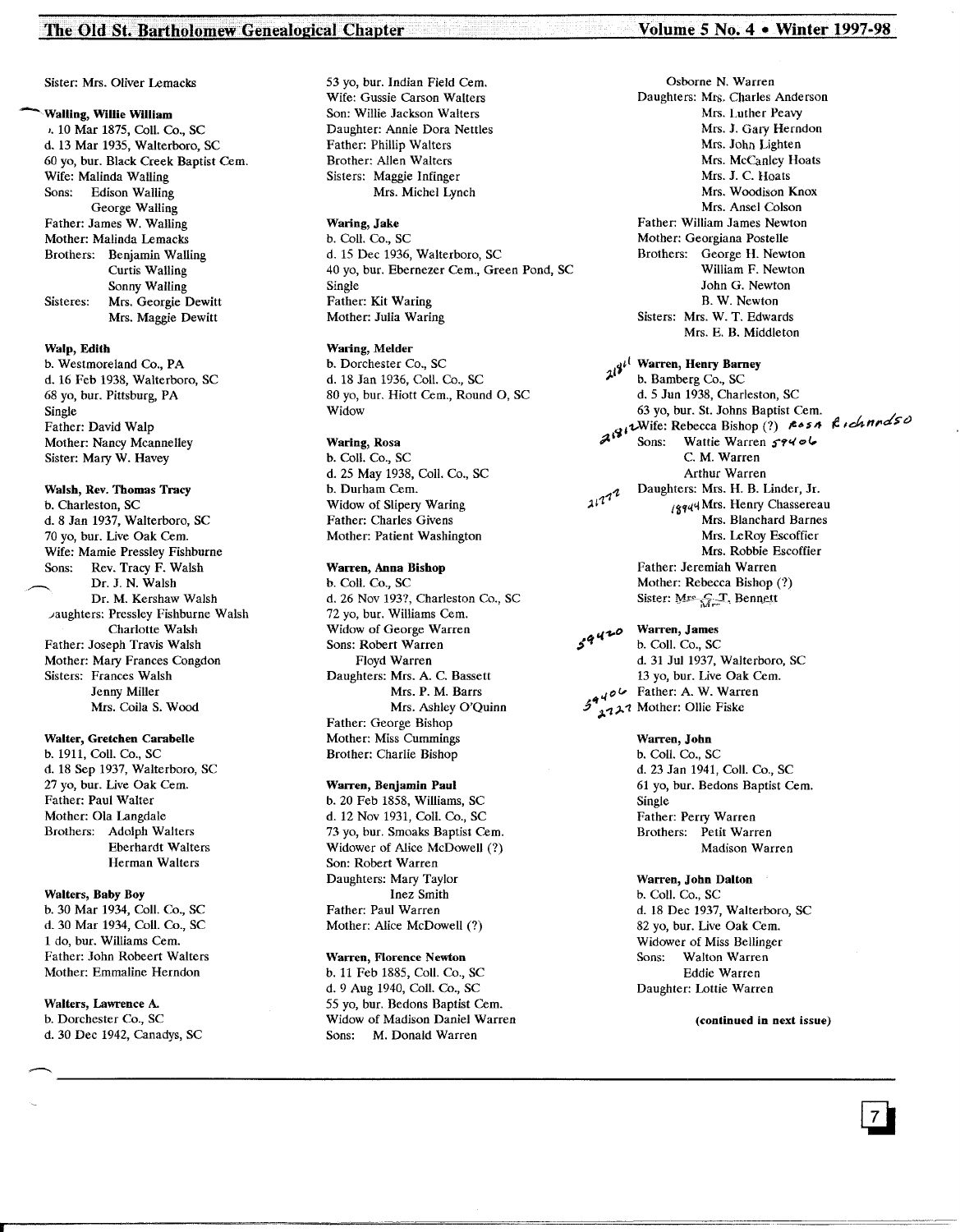# EXCERPTS FROM THE WALTERBORO NEWS, COLLETON PRESS, COLLETON DEMOCRAT, COLLETON STANDARD AND THE COLLETON NEWS-1875-1909

# (extracted by Doris M. Lucas)

# **MARRIAGES**

Rachel PLATT, the daughter of Mr. and Mrs. H. B. Platt, and J. E. WARREN, the son of Mr. and Mrs. Steve Warren, were married on August 21, 1910.

Mattie Lee COLLINS and Clarence HIOTT were married on August 14, 1910.

On September 28, 1910, at Round 0 Baptist Church, Miss Missouri MCCANTS was married to W. E. SCARBORO of Charleston. She is the daughter of Mr. and Mrs. Harry MCCANTS of Charleston.

H. W. PRICE and Hattie SMITH, both residents of Walterboro, were married on September 22, 1910.

Hattie HERNDON, the daughter of Lawrence Herndon, and D. E. BENTON were married on October 5, 1910. The groom is an efficient deputy sheriff and is a son of George A. Benton of the Getsinger neighborhood.

A Ruffin section news item states that J. T. CATTERTON and Mrs. Martha BAZZLE were married on October 6, 1910.

# DEATHS

W. R. HICKMAN, who was born on February 16, 1845, died on November 21, 1909. He was buried at Peniel Cemetery and is survived by his wife.

Thomas W. LINDER, born at Linder Hill, Round 0, SC, on May 8, 1867, died November 27, 1909, in Savannah, Georgia. He was the oldest son of Mr. and Mrs. A. J. Linder. He was married to (?) CANNADY, who was the daughter of Captain D. S. Cannady. He was buried at Old Island Creek Cemetery and is survived by his parents, his wife, two sons, and three daughters.

Mrs. Sarah E. SLOMAN, who was born November 13, 1829, died on December 13, 1909, and was buried at Live Oak Cemetery. She is survived by grandchildren, one of whom is Mrs. J. D. GIBBS.

Mrs. F. G. BEHRE died at the home of her daughter in Louisville, Kentucky, on December 20, 1909. She was buried at Live Oak Cemetery and is survived by her daughters Mrs. Allen C. IZARD of Walterboro and Misses Joan and Susie Behr of Louisville, Mrs. Florence Izard of Rock Hill, Mrs. Sallie WOODS of Montgomery, Alabama, and her granddaughter Alma Izard of Walterboro. She is also survived by Colonel C. G. HENDERSON, Misses Sadie and Charlotte Henderson, and Mrs. R. L. FRASER of Walterboro; and the Honorable D. S. Henderson, E. P Henderson, and F. E. Henderson, all of Aiken, S.C.

On December 28, 1909, Joseph T. GARRIS, Jr., son of John Garris of Williams, shot and killed himself.

Dr. Brantley A. PADGETT died on January 8, 1910. He was 54 years old. He is survived by his wife, the former Miss N. E. BLACK, the daughter of Sheriff Black, and seven children.

Adam B. SMOAK, age 77, was buried on January 26, 1910, at Ebenezer Methodist Cemetery.

D. M. WESTBURY, a former Colleton County Commissioner, was buried on January 28, 1910, at Canaan Cemetery.

Young Eugene REDMAN, age twelve, was crushed by a load of logs at Red Oak School. He was the son of Charley Redmal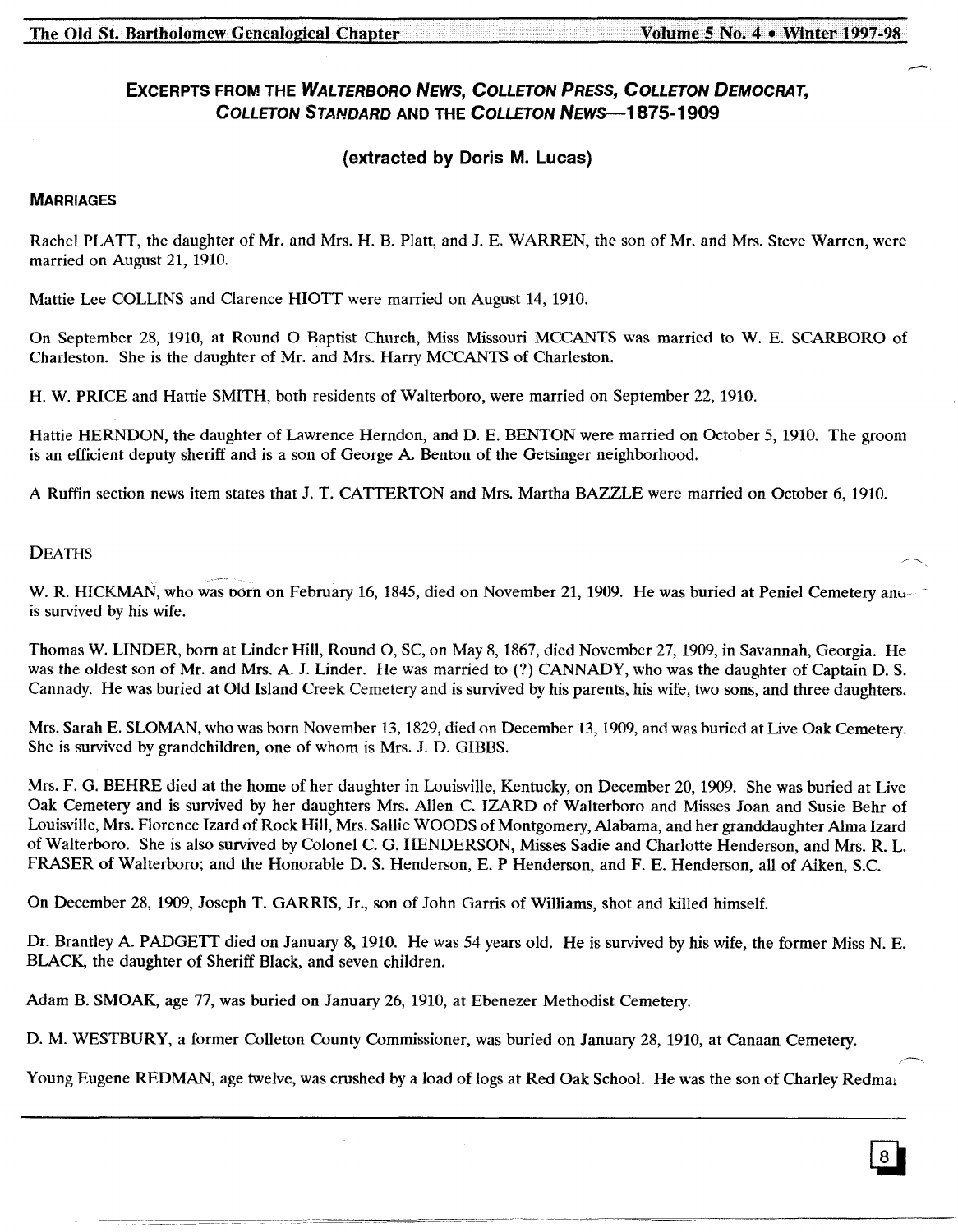The Old St. Bartholomew Genealogical Chapter Volume S No. 4 . Winter 1997-98

--------\_.~--------

# Nutire)

| <b>MEMBERSHIP SUBSCRIPTIONS WILL EXPIRE ON DECEMBER 31</b> |  |
|------------------------------------------------------------|--|
| <b>RENEW NOW FOR 1998</b>                                  |  |
|                                                            |  |

|                                                                   | New Member (or Renewal) Application                                                                                                                                                                                            |      |  |
|-------------------------------------------------------------------|--------------------------------------------------------------------------------------------------------------------------------------------------------------------------------------------------------------------------------|------|--|
| Name                                                              |                                                                                                                                                                                                                                |      |  |
|                                                                   | Address and the contract of the contract of the contract of the contract of the contract of the contract of the contract of the contract of the contract of the contract of the contract of the contract of the contract of th |      |  |
| City                                                              | State <b>Zip Code</b>                                                                                                                                                                                                          |      |  |
| <b>Bartholomew Genealogical Chapter.</b><br>Individual Membership | encouraged to submit pedigree charts. Make check or money order payable to Old St.<br>Open to any individual interested in genealogy                                                                                           | \$12 |  |
| <b>Associate Membership</b>                                       | Open to any individual holding membership in<br>another chapter of SCGS                                                                                                                                                        | \$8  |  |
| <b>Family Membership</b>                                          | Available to two persons with the same mailing<br>address                                                                                                                                                                      | \$18 |  |
|                                                                   | Old St. Bartholomew Chapter, SCGS                                                                                                                                                                                              |      |  |

 $\boxed{9}$